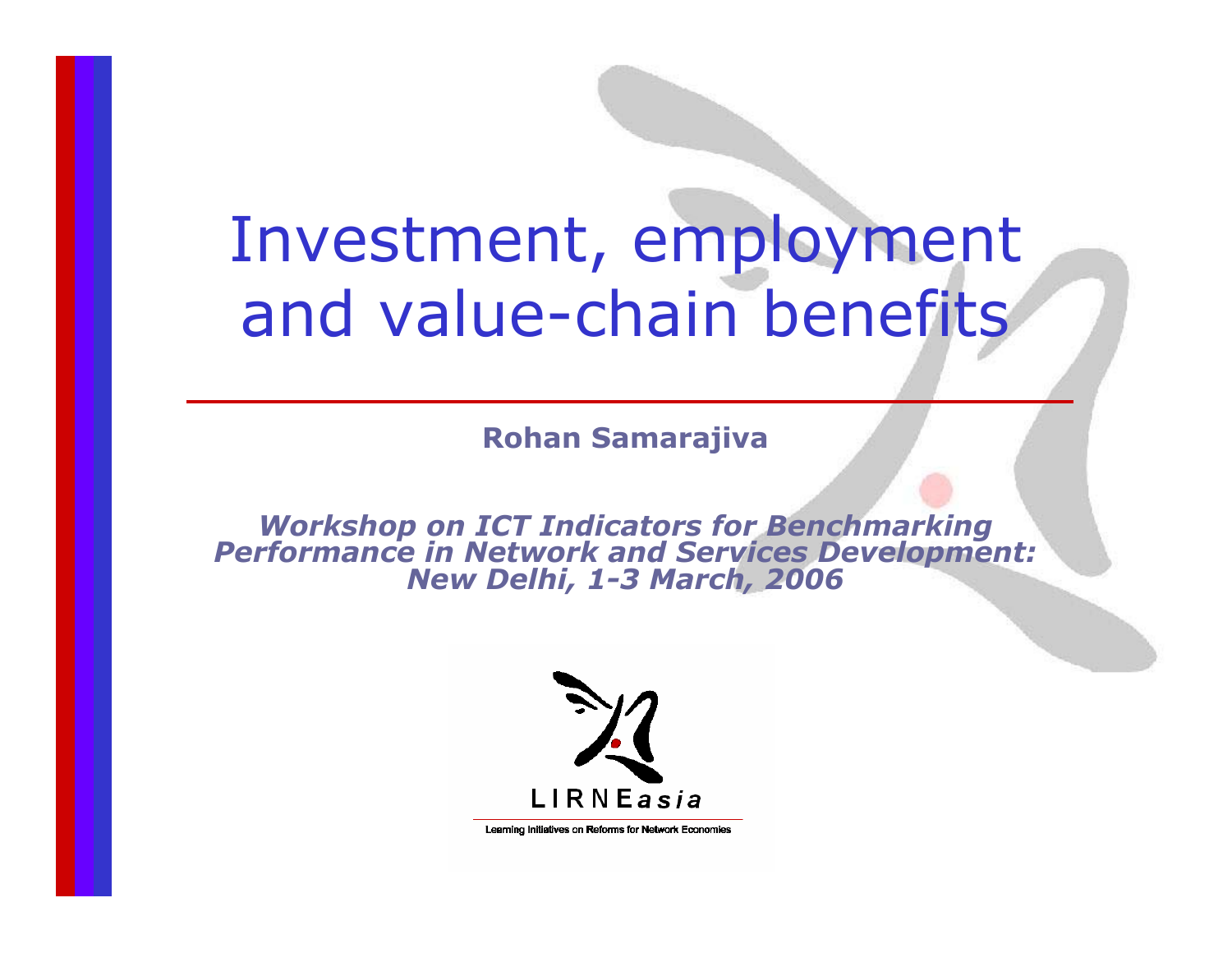## Investment

- Investment is a necessary condition for improvement of all aspects of telecom performance
	- **E** Connectivity
	- **Price**
	- **Quality**
	- **n** Choice
- Good indicator of health of sector
	- Something wrong when investment goes down

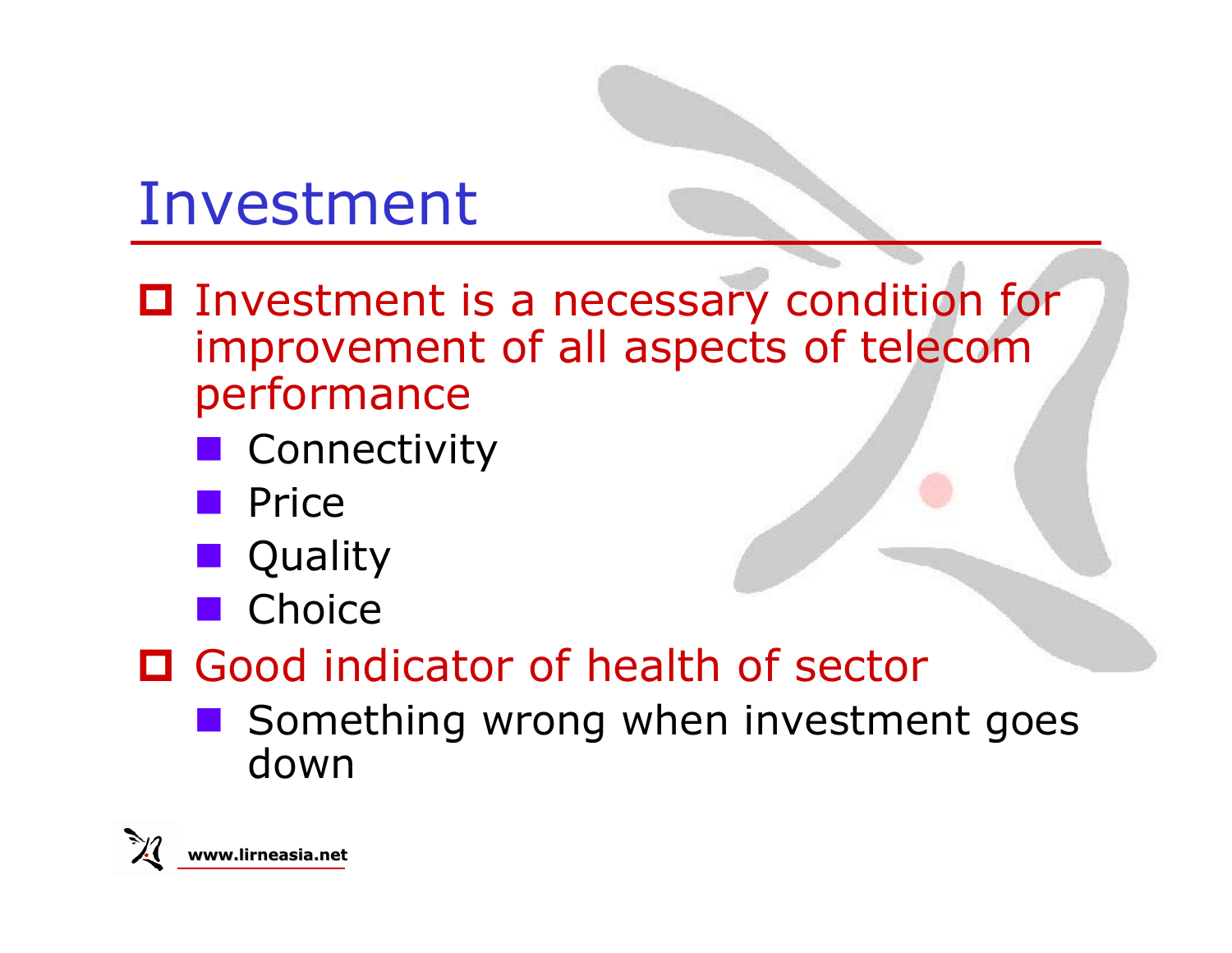# Signs of trouble



**www.lirneasia.net**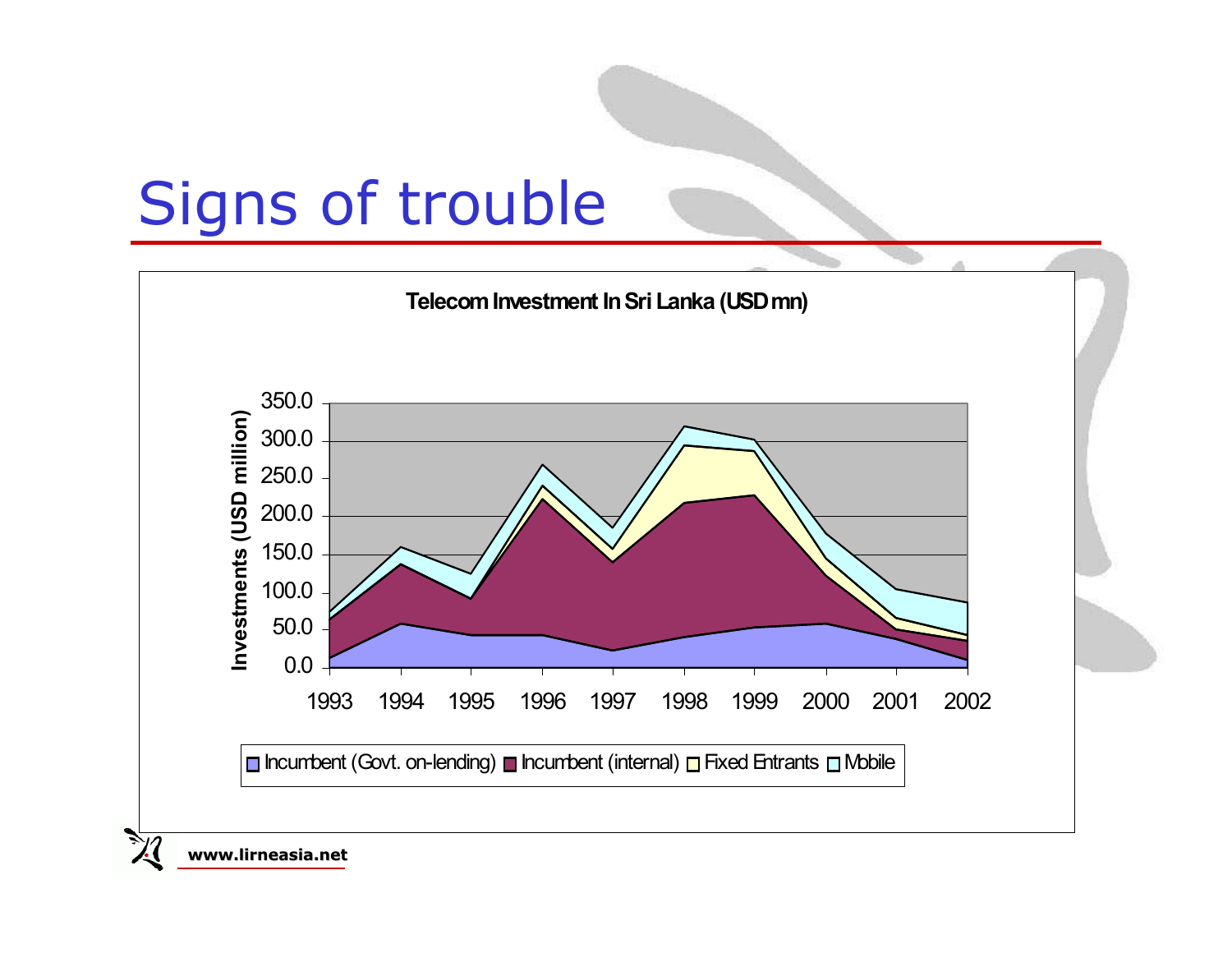## What is investment?

- USD 225 million paid by NTT for 35% of Sri Lanka Telecom Limited and applied to reduction of commercial debt?
- Reinvestment (most of SLTL's investment in previous slide)?
- $\Box$  Telecom related and other?
	- "Used and useful" test in rate of return regulation in the US
	- **Ring fencing**
- If you reward increased investment, you may be creating anti-competitive barriers
	- **n** "Gold-plated" LPG terminal in Sri Lanka

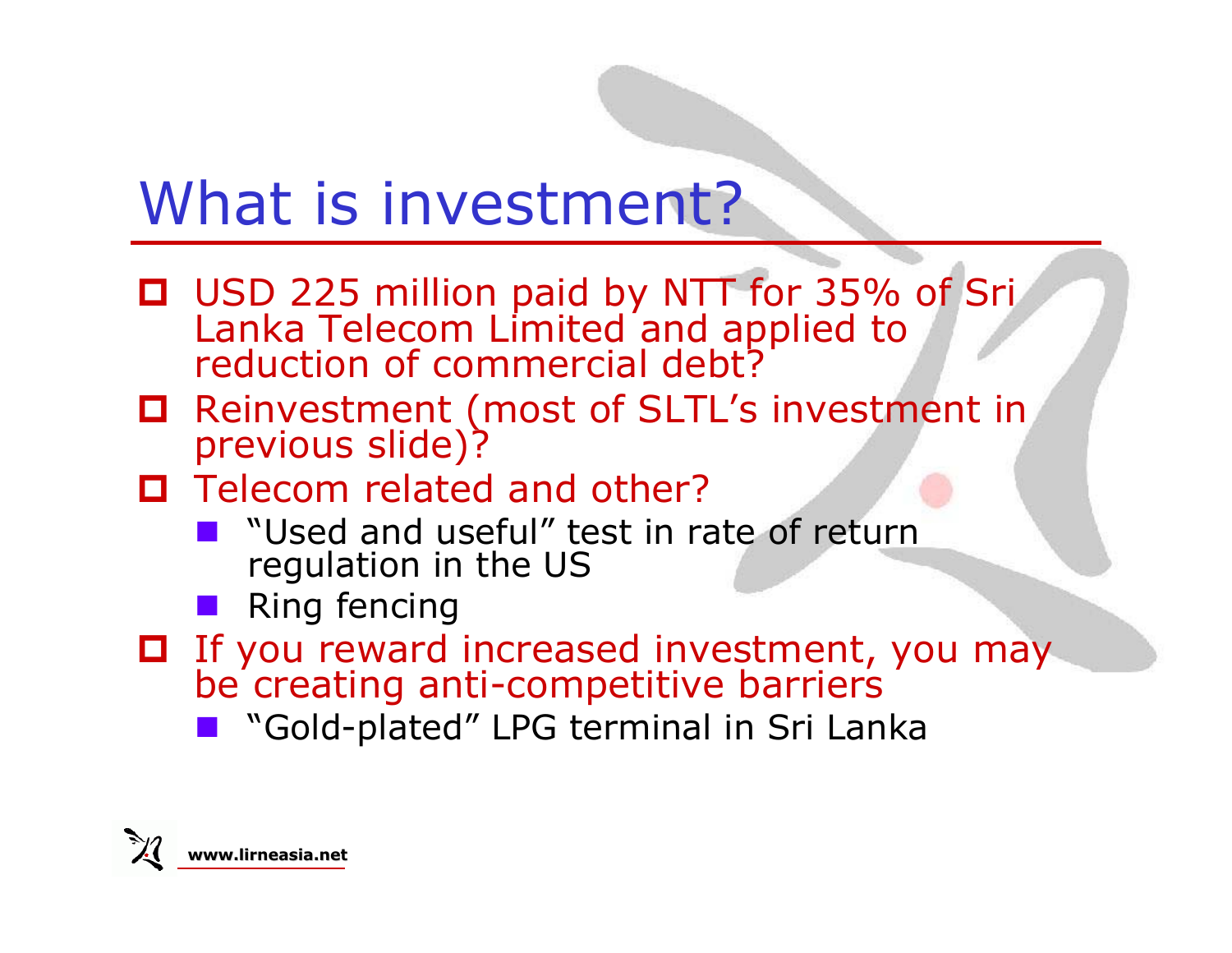## Investment data

- If FDI involved, Board of Investment (or equivalent) may be source
- $\Box$  If regulator levies fees based on investment, NR
- **O** Confidentiality concerns
	- **Exen with regard to historical data**
- **O** Coordination among agencies
	- Sri Lanka: BOI, TRC and operator data differed

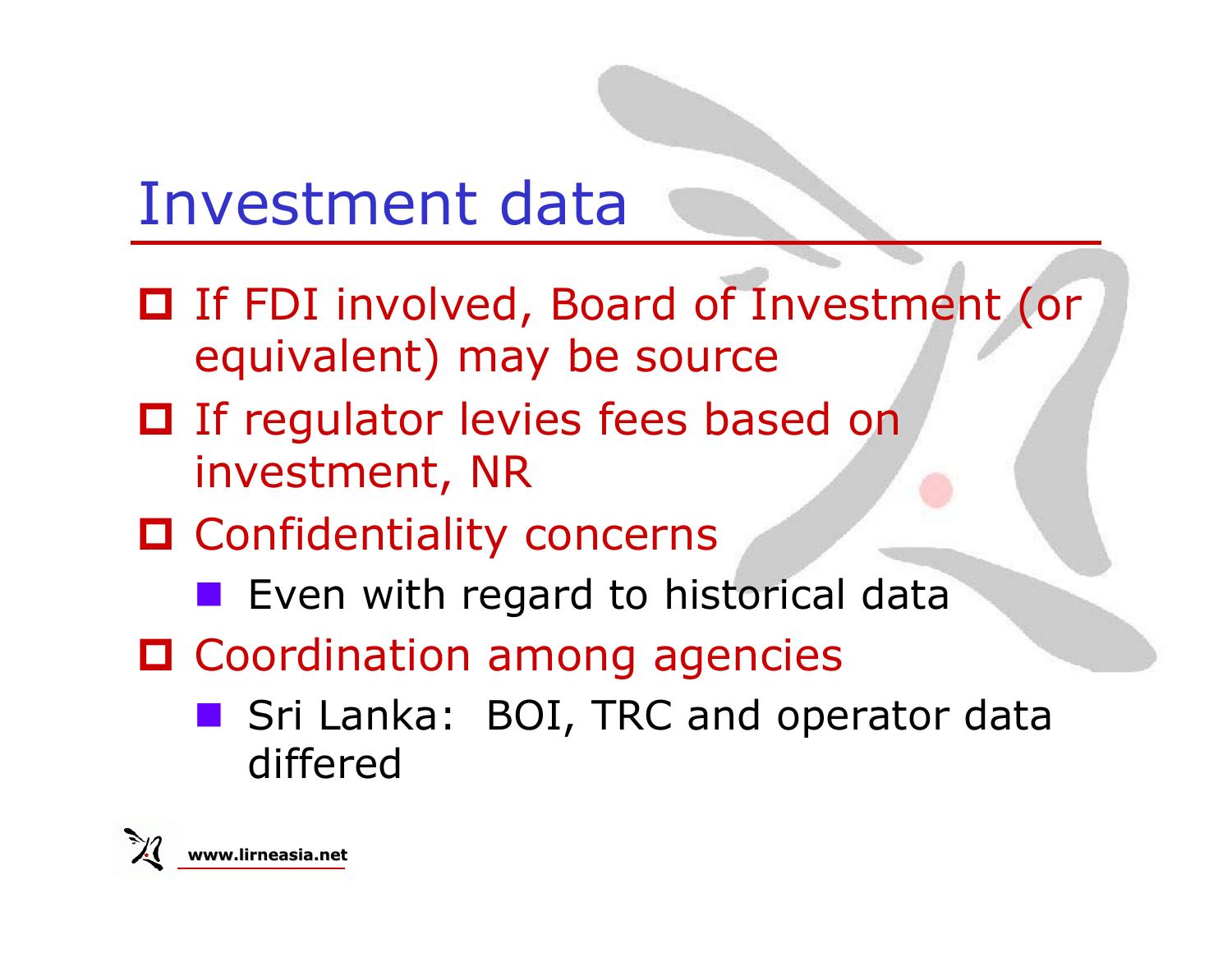### Telecom sector employment



**www.lirneasia.net**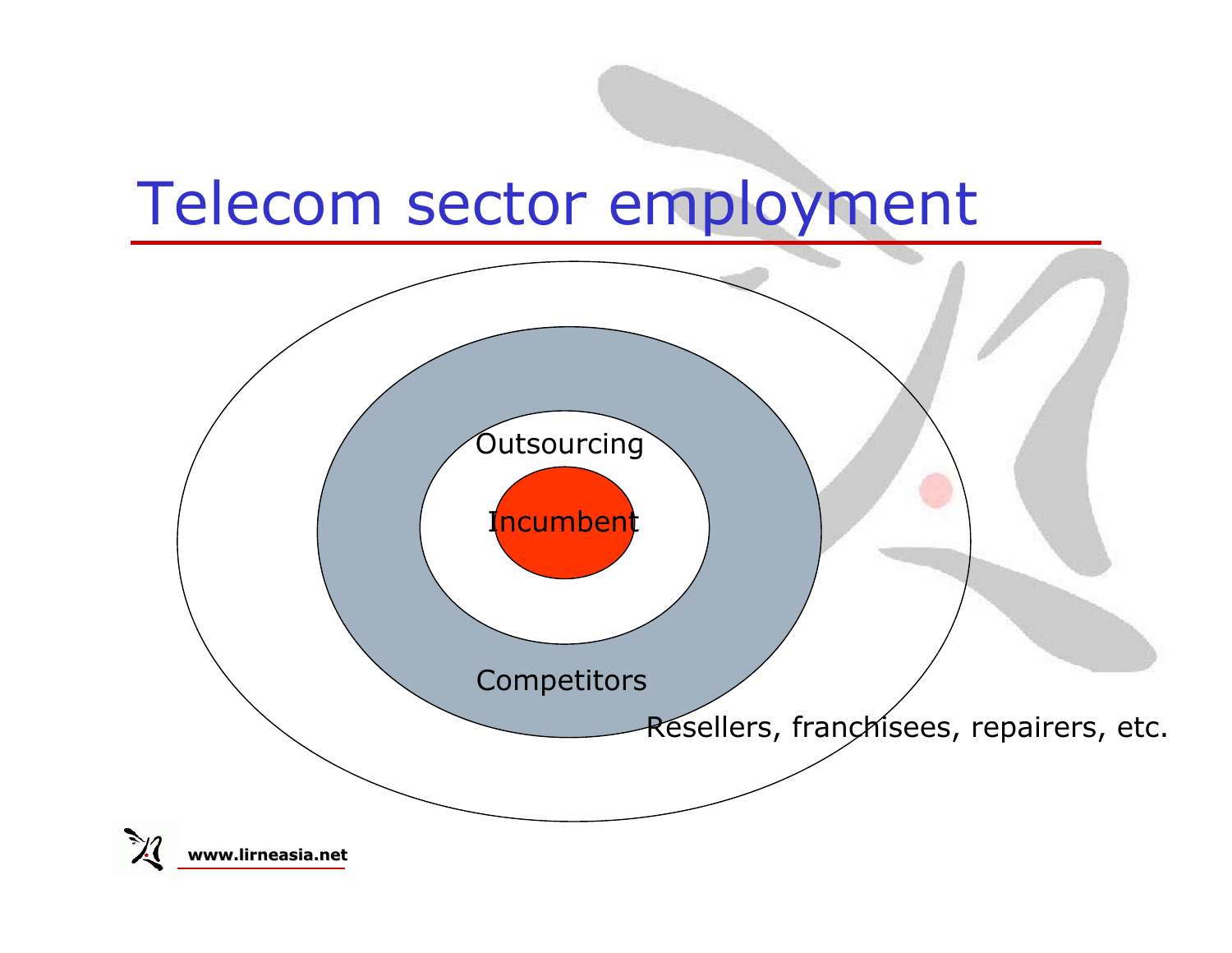## Employment data

- □ Cost-benefit balance
- **O** Assumptions
	- **How many person days for telecom when** a news vendor sells prepaid cards?
- **O** Sample studies

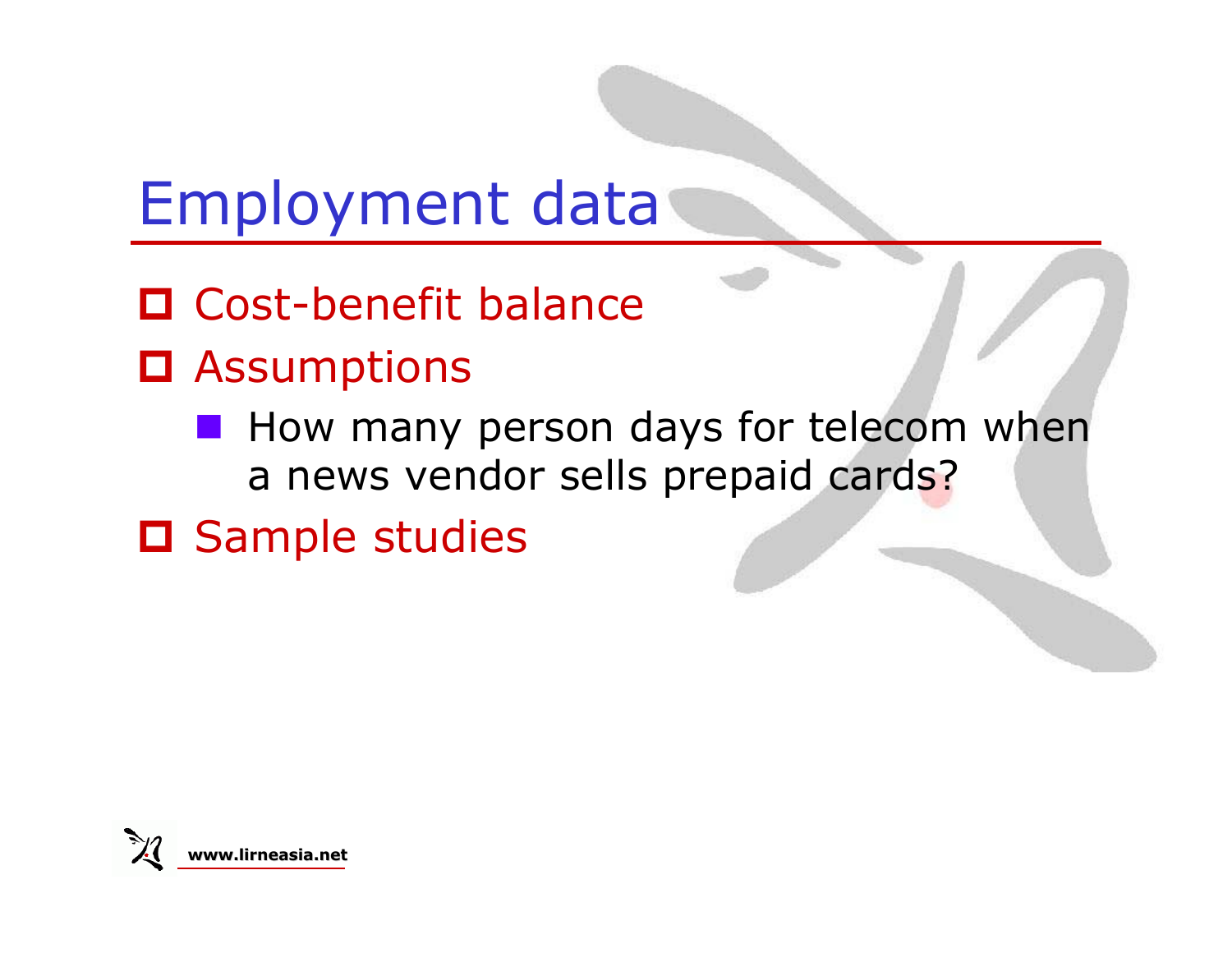### Policy significance of value chain framing

- **□** Liberalization can/will reduce certain "benefits"
	- **STATE**  Monopoly rents from monopolized markets
- If policymakers/stakeholders think in terms of value chain, greater support for reforms
- **O** Service sector data notoriously difficult to gather
	- Especially when exports involved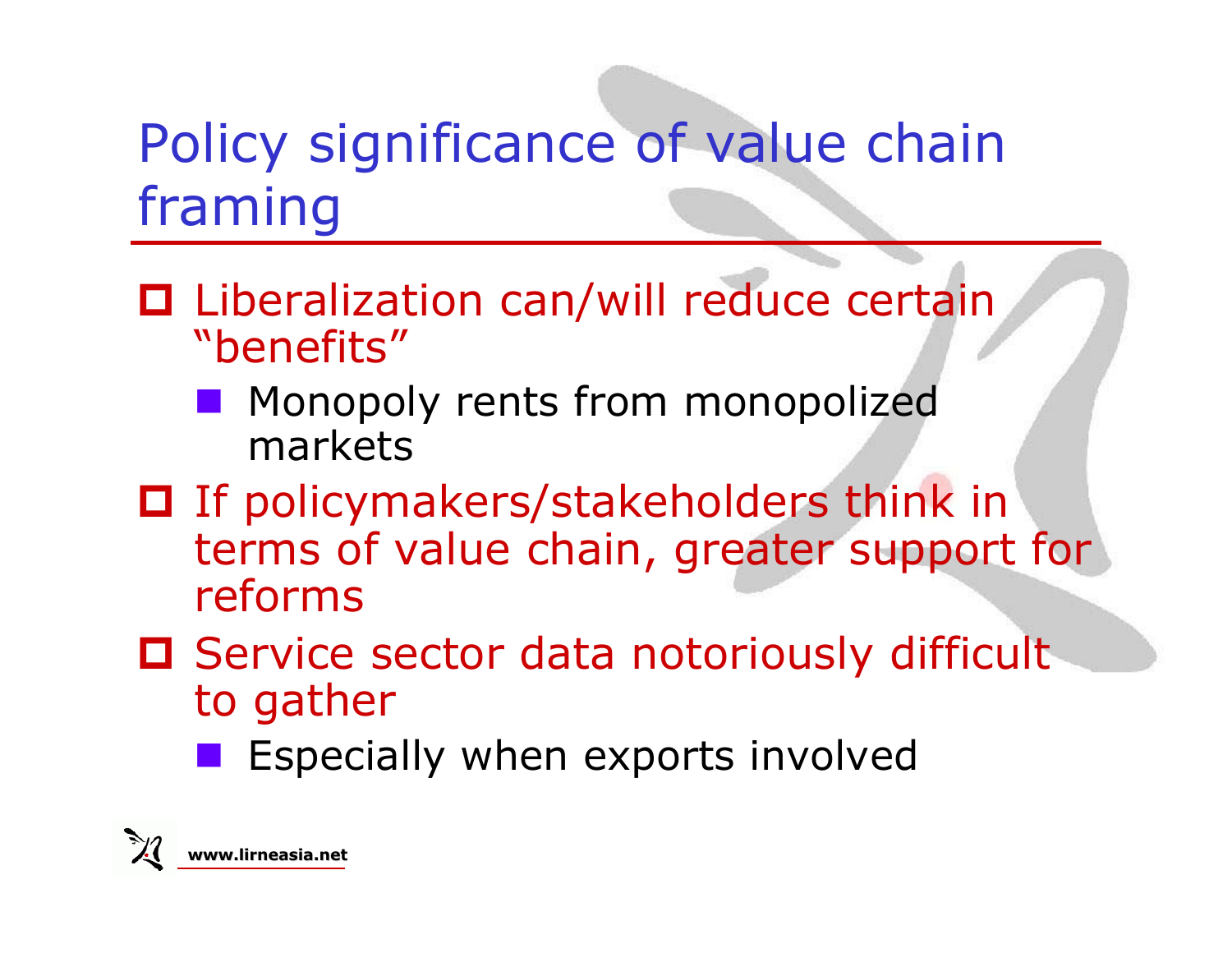## Value-chain benefits

- What about employment created up the value chain?
	- **Easy? Business Process Outsourcing** □ Less than 500 before 2003; 2,500 <  $x$  < 7,000 now in Sri Lanka
	- **Harder? Off-shore banking**
- NASSCOM generates employment data
	- Work ongoing in Sri Lanka
	- $\square$  Competitive concerns
	- □ Churn

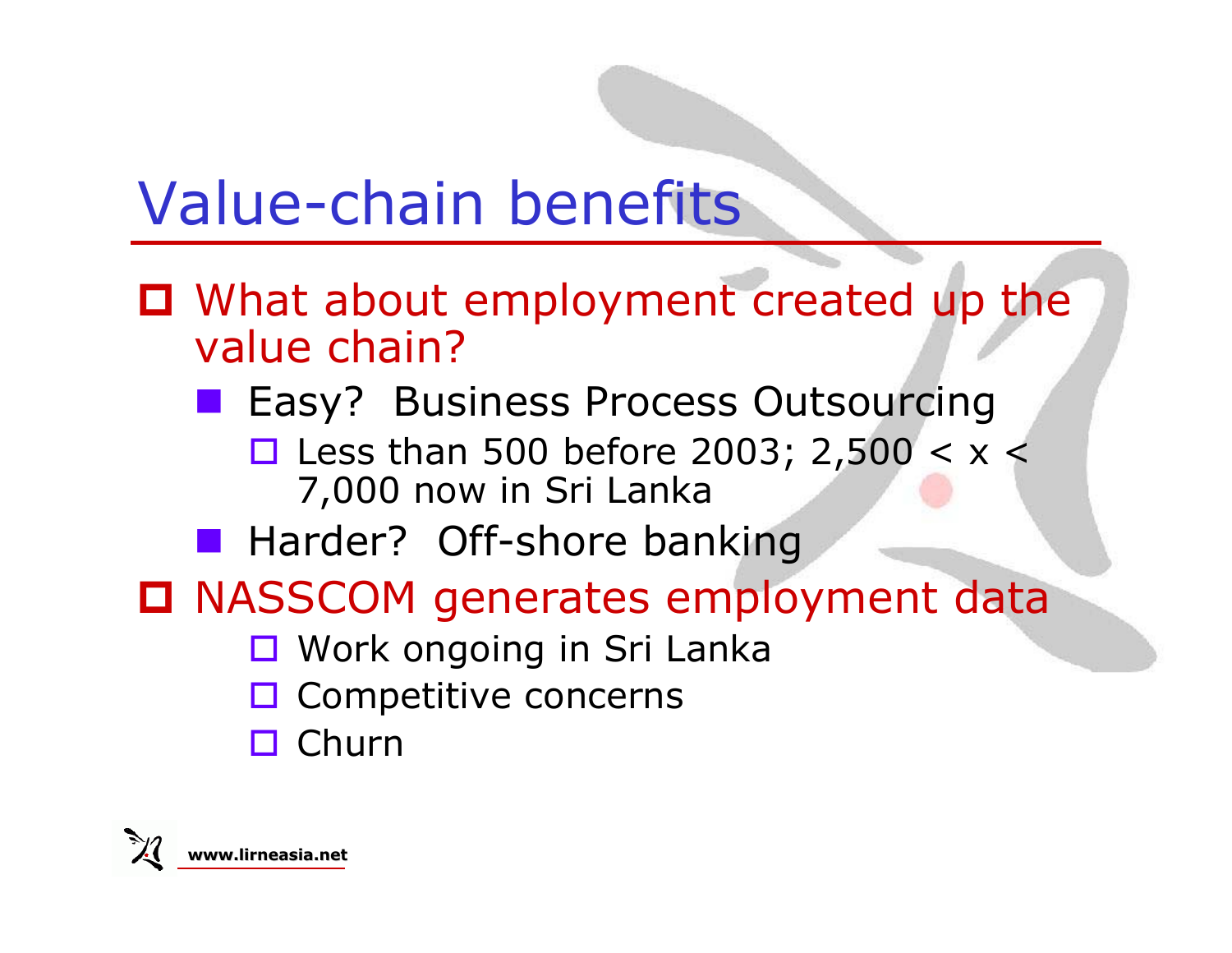### Reduction of transaction costs with ICTs

- **O** Project likely to start in 2006 to study reduced transaction costs in agriculture
	- **How to quantify?** 
		- $\Box$  Net costs, savings less ICT costs

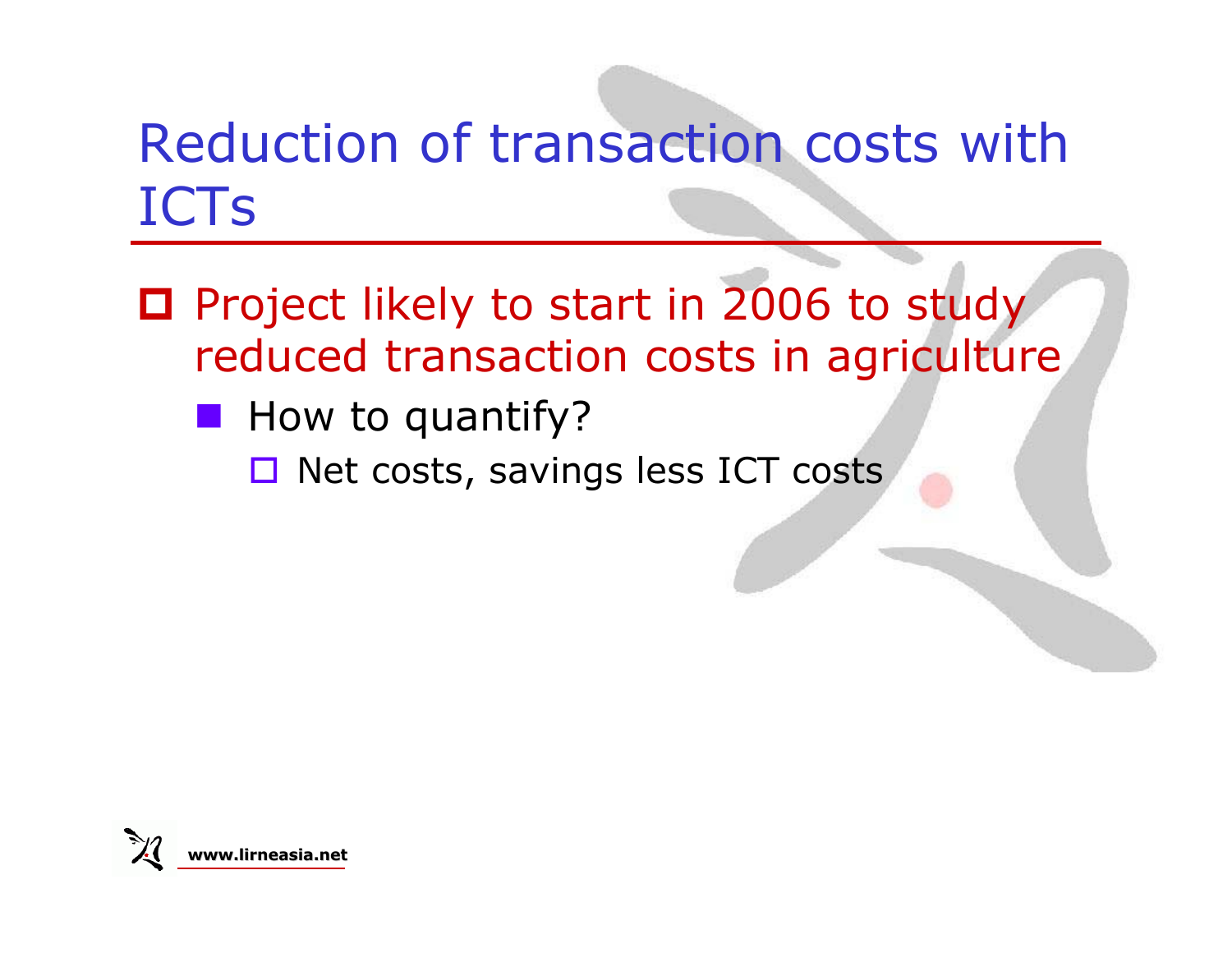#### Revenue data from the value chain

- $\Box$  Interest in discovering gross revenues in BPO industry
	- **STATE**  Policies to promote high value-added BPOs
- **D** Disincentives to provide data
	- **Unless tax and other benefits can be** given
		- $\Box$  But careful about creating incentives to over-report
	- **Or industry associations can intervene**

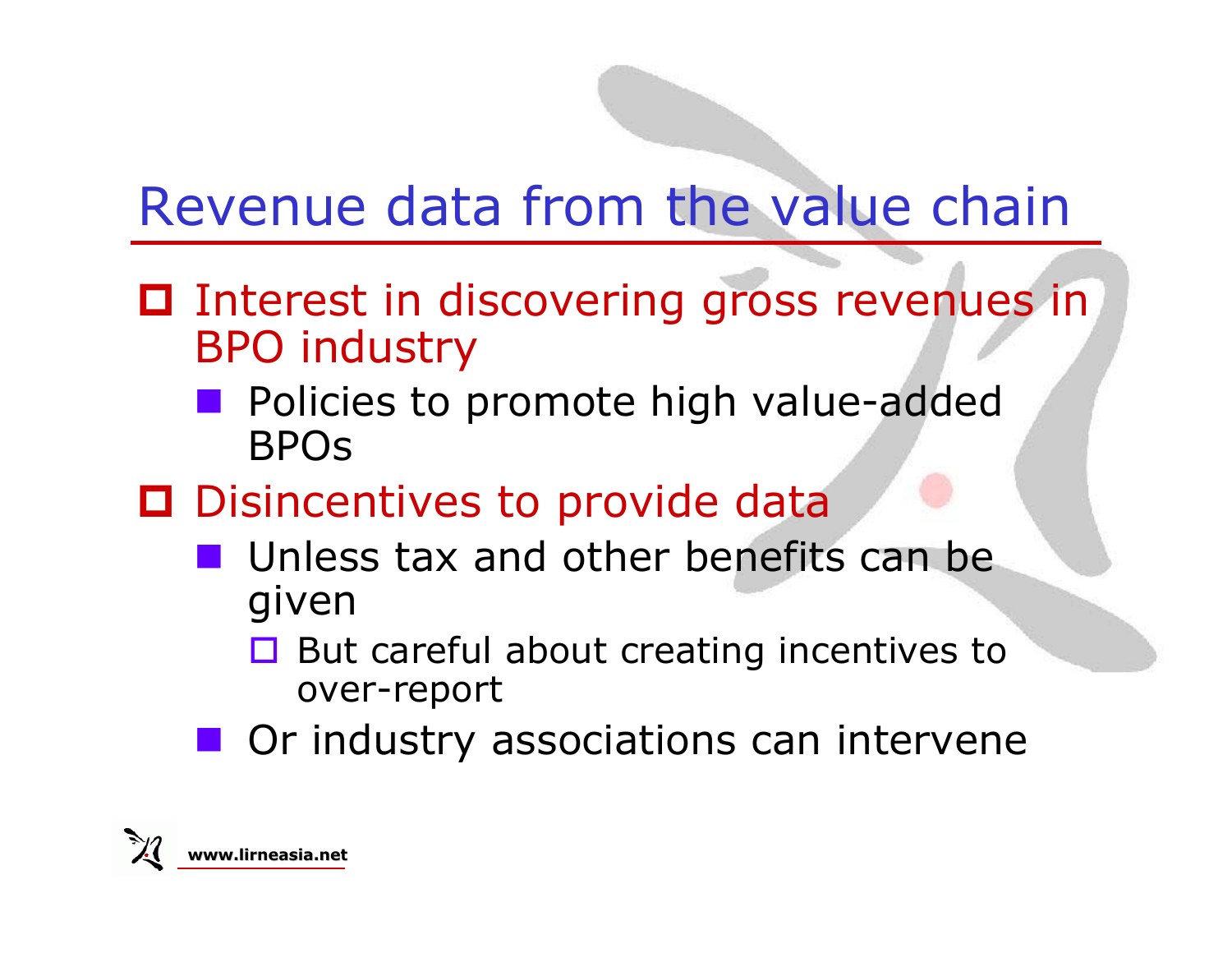## StatsCan approach

- $\Box$  Heavy use of sample surveys
- □ Is this appropriate in developing countries?
- □ Data collection in poor-governance countries create (or are perceived as creating) different results

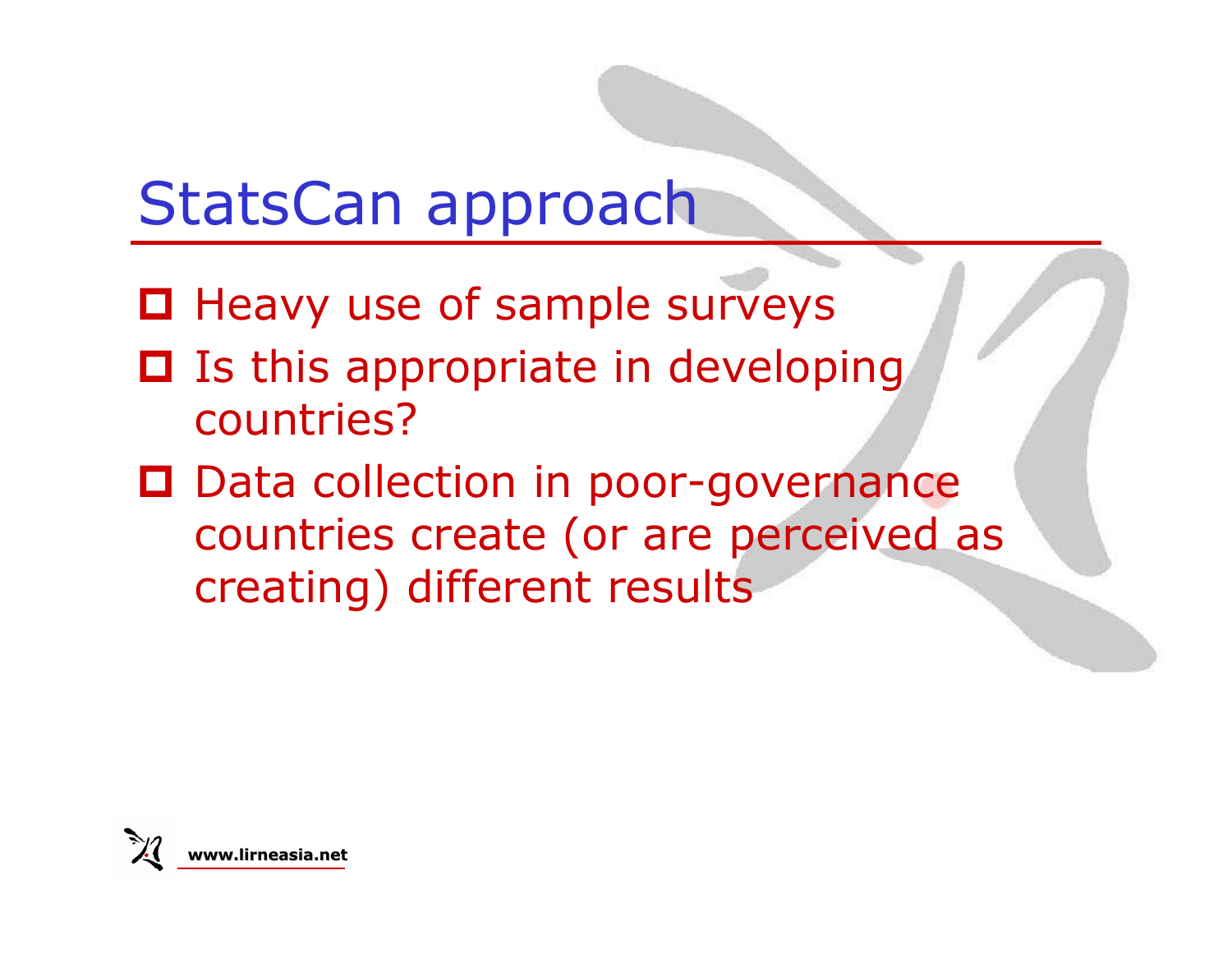#### Taxes

- Need to collect information on taxes levied on the entire ICT sector, categorized according to type (license & spectrum fees, service & usage fees, etc.)
- Previous work: GSMA Tax Study
	- **Argues that lowering taxes on mobile** usage and handsets can increase usage which can lead to greater tax revenues for government